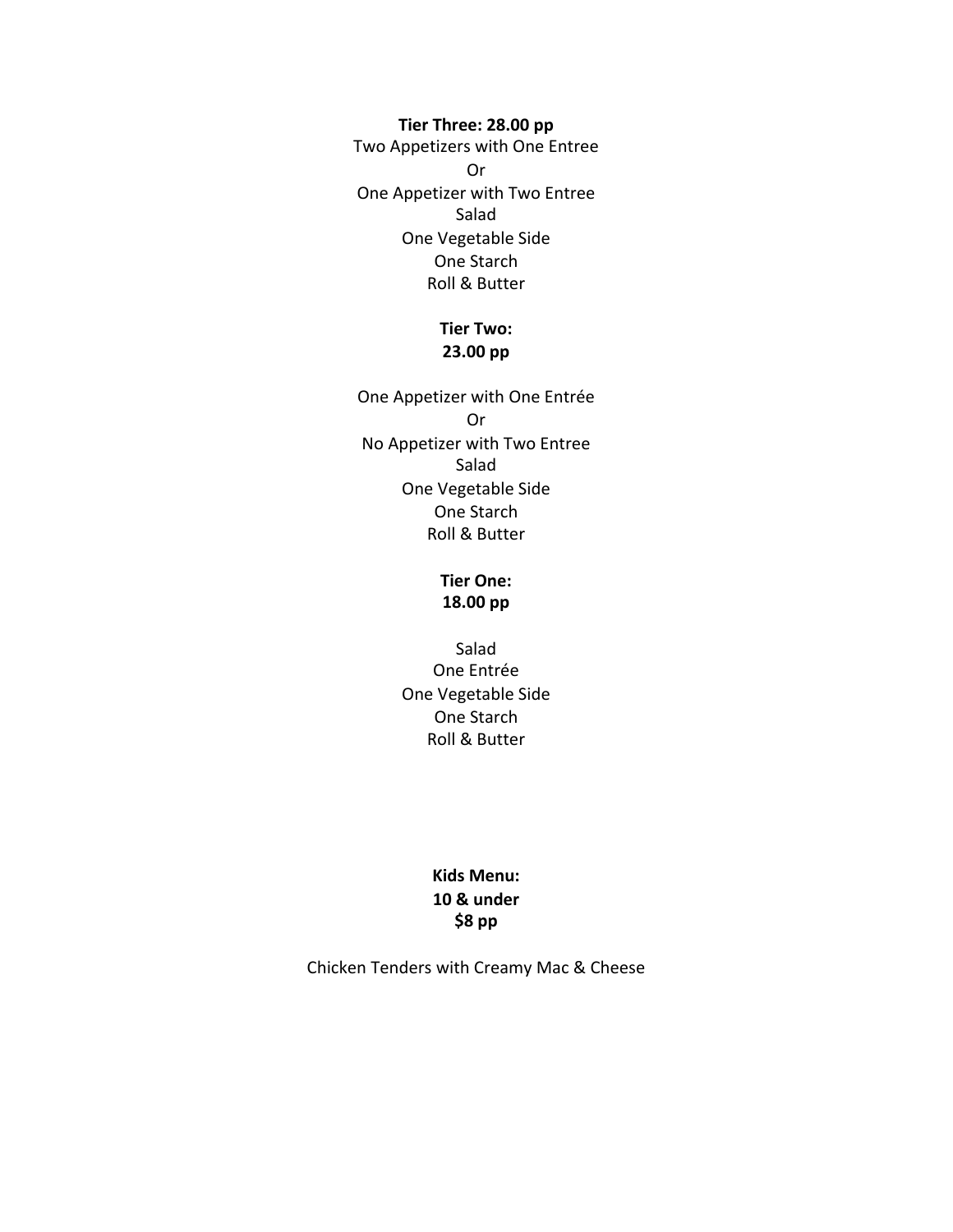### **Salads**

Greek Salad…..Tier 3

Autumn Apple Salad w/ Apple Vinaigrette....Tier 3

Strawberry Field Salad w/Strawberry Vinaigrette..... Tier 3

Caesar Salad .....Tier 2

Mixed Greens Salad.....Tier 2

Cucumber Salad..... Tier 2

Coleslaw....Tier 2

Macaroni Salad ..... Tier 2

Garden Salad..... Tier 1

#### *Exchanges:*

*Up one Tier add \$2.50 pp Up two Tiers add \$2.50 pp*

*Dressings: Balsamic, Ranch, French, Italian, Caesar, Bleu Cheese*

## **Appetizers**

Bloody Mary Shrimp Cocktail.....Tier 3

Burgundy Blues..... Tier 3

Buffalo Chicken Dip .... Tier 3

Artichoke Dip .... Tier 3

Mini Crab Cakes .... Tier 3

Drunken Mushrooms…..Tier 3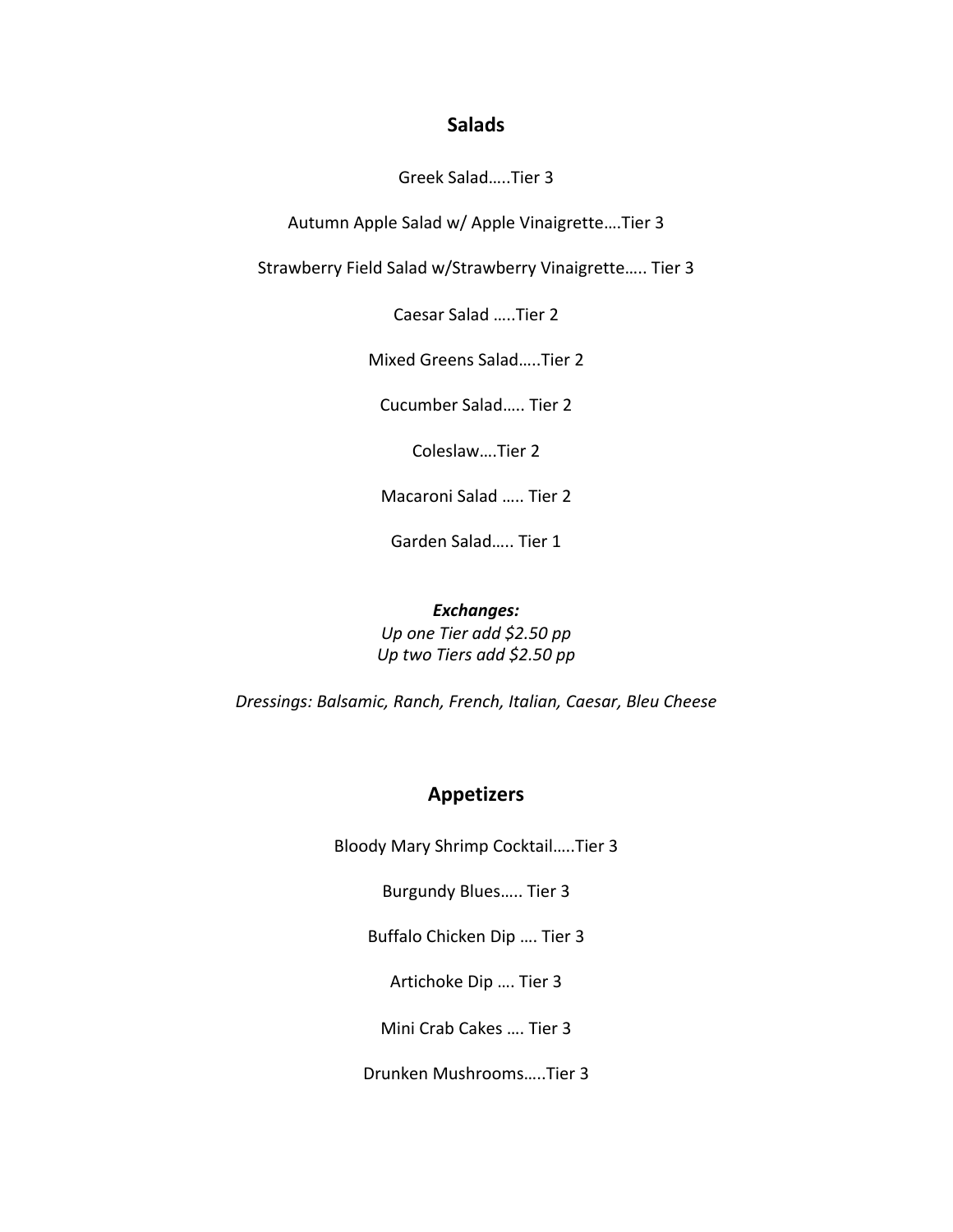Lobster Corn Dip w / Assorted Crackers ..... Tier 3

Spinach Balls .....Tier 3

Assorted Meats and Cheese Display w/ Mustard & Crackers.....Tier 3

Cheesy Potato Skins ..... Tier 2

BBQ Chicken on a stick ..... Tier 2

Hummus w / Pita Bread..... Tier 2

Fresh Vegetable Display w / Dip..... Tier 2

Mini Franks in Puff Pastry .... Tier 2

Pepperoni Pizza Dip.... Tier 2

Taco Dip .... Tier 2

Cheese Display w/ Mustard and assorted Crackers....Tier 2

#### *Exchanges*

*Up One Tier add \$1.50 per person Up Two Tiers add \$2.50 per person*

# **Entrée**

Filet Mignon w / Bourbon Glaze .... Tier 3

Beef Tips w / Bourbon Glaze .... Tier 3

Stuffed Chicken Breast .... Tier 3

Fried Chicken .... Tier 3

Chicken Piccata ..... Tier 3

Fresh steamed Shrimp.... Tier 3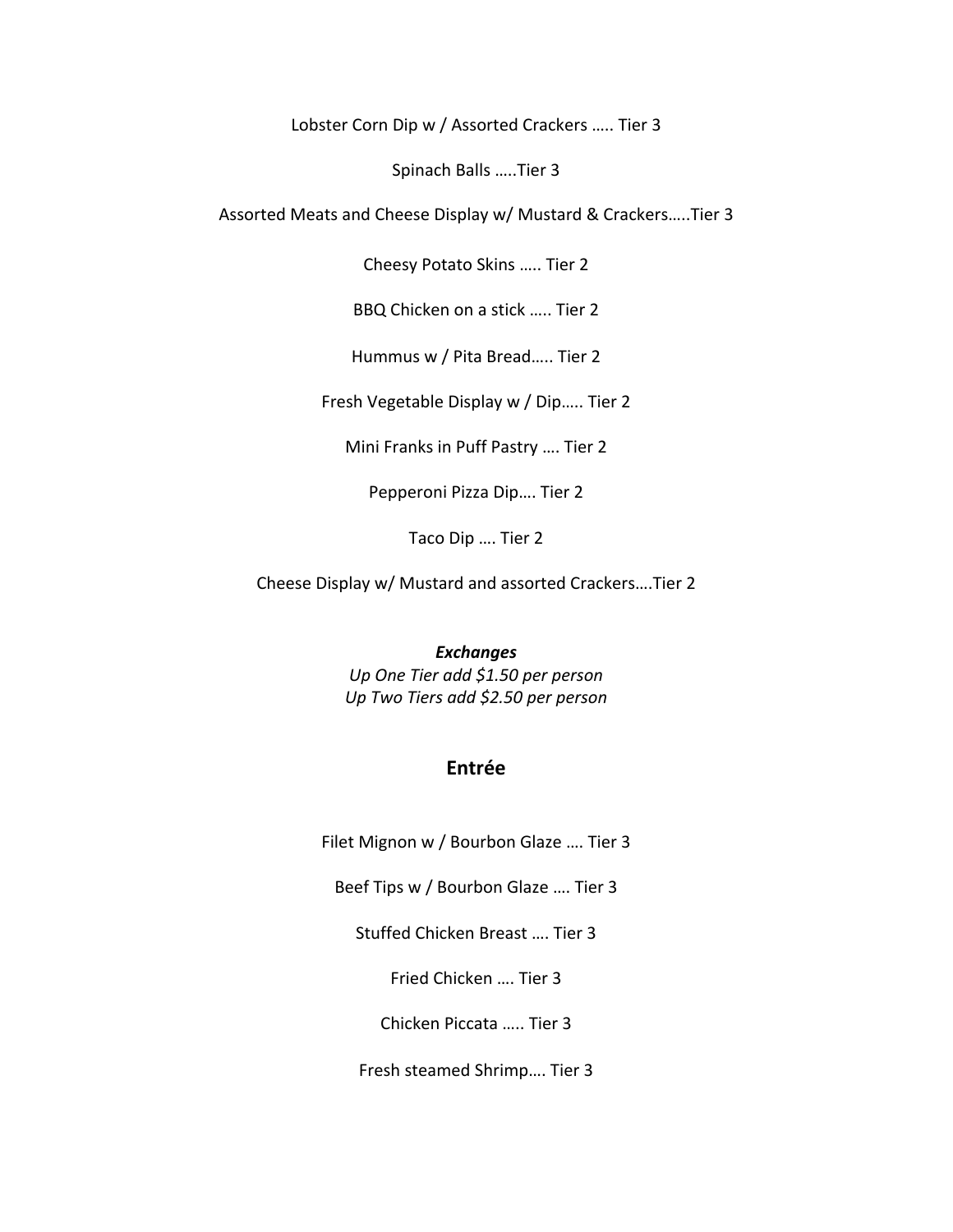Salmon .... Tier 3

Flounder.... Tier 3

BBQ Ribs .... Tier 3

Oven Roasted Turkey..... Tier 3

Chicken Marsala .... Tier 2

BBQ Pulled Pork ..... Tier 2

Chicken Parmesan..... Tier 2

Lemon & Herb Chicken .... Tier 2

Grilled Chicken in Light White Wine sauce .... Tier 2

Herb Roasted Pork Tenderloin.... Tier 2

Meatballs.... Tier 2

Hot or Sweet Italian Sausage.... Tier 2

Italian Marinated and Grilled Chicken Breast….Tier 1

Roast Beef Au Jus .... Tier 1

BBQ Chicken Breast ..... Tier 1

*Exchanges Up one Tier add \$2.95 per person* 

*Up Two Tiers add \$3.95 per person*

# **Vegetables**

Roasted Brussel Sprouts .... Tier 3

Steamed or Candied Carrots ..... Tier 3

Oven Roasted Spring Vegetables ..... Tier 3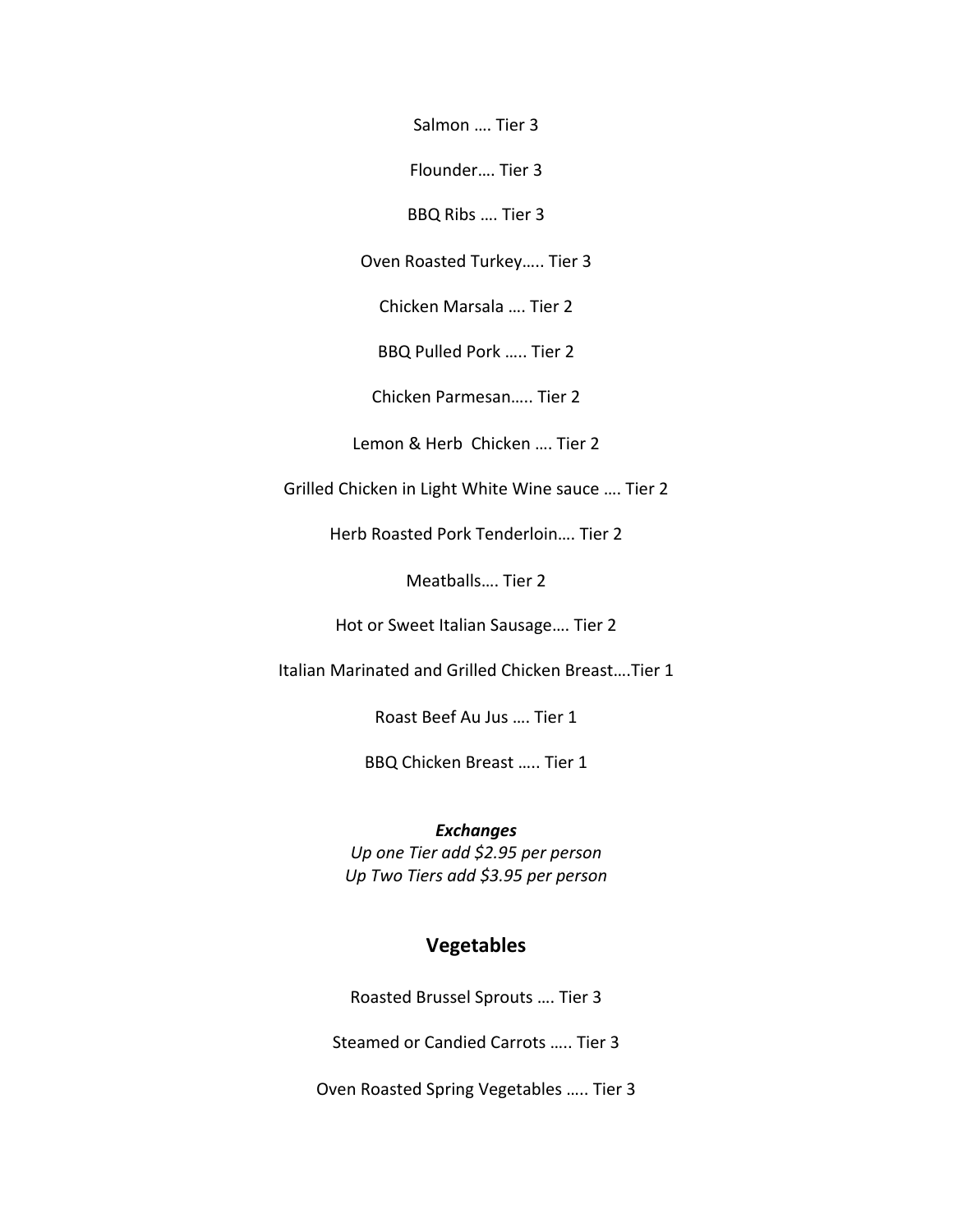Vegetable Medley .... Tier 3

Steamed Broccoli ... Tier 2

Steamed Cauliflower .... Tier 2

Steamed Corn .... Tier 2

Steamed and seasoned Green Beans .... Tier 1

Green Peas .... Tier 1

*Exchanges*

*Up one Tier add \$1.75 Up Two Tiers add \$2.25*

# **Starches**

Garlic Smashed Potatoes ..... Tier 3

Mushroom stuffed Raviolis in white cream sauce ..... Tier 3

Oven Roasted Baby Red Potatoes .... Tier 3

Stuffing ..... Tier 3

Spring Vegetable Pasta Medley .... Tier 3

Stuffed Shells ..... Tier 3

Oven Roasted Sweet Potatoes .... Tier 2

Scalloped or Au Gratin Potatoes ..... Tier 2

Penne Pasta with Marinara or Alfredo Sauce..... Tier 2

Lasagna Roll ups.... Tier 2

Creamy Macaroni & Cheese .... Tier 2 Pierogies ..... Tier 2